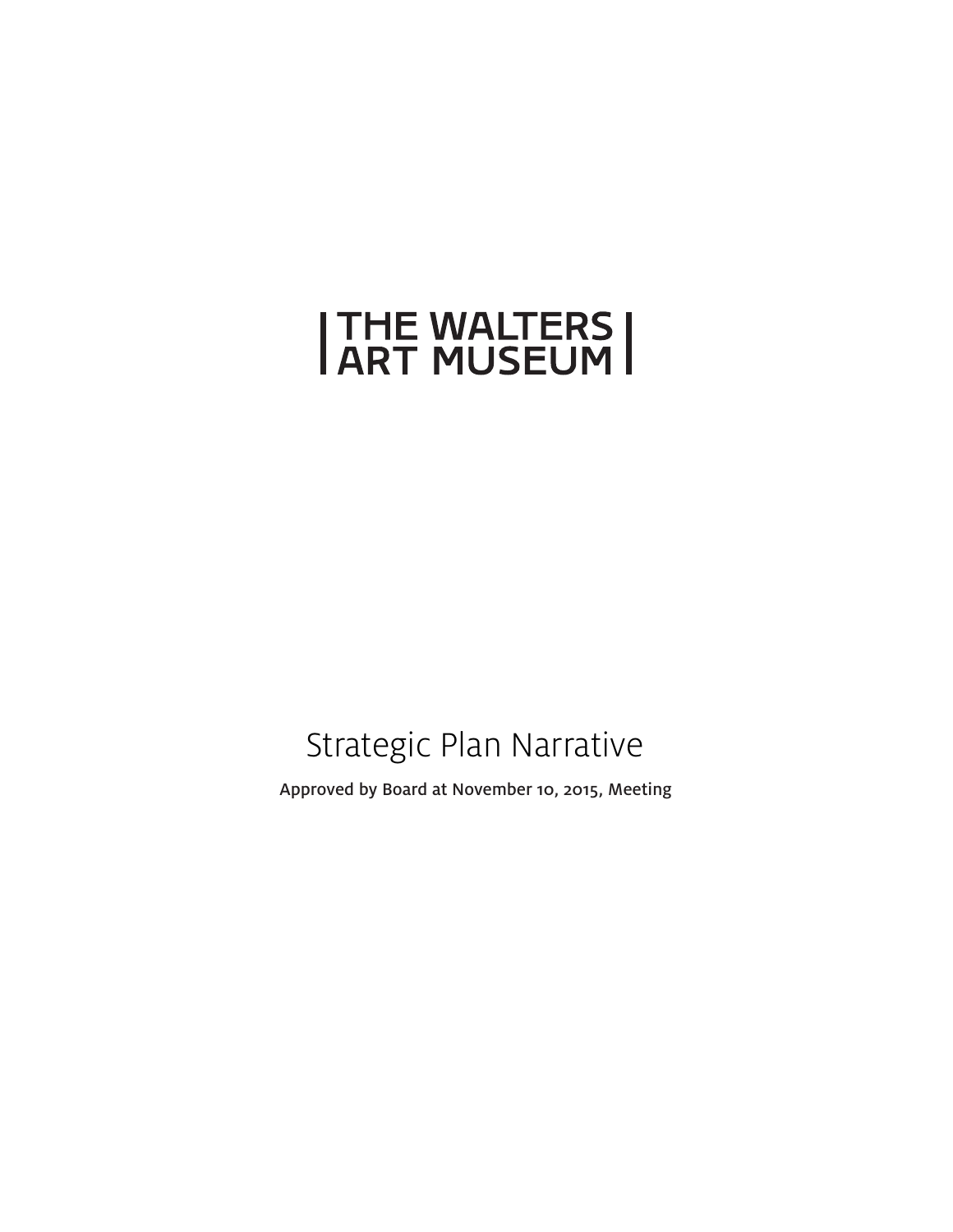# A Museum "for the Benefit of the Public"

The Walters Art Museum is the embodiment of a working public-private partnership. In one of the—if not the—greatest acts of cultural philanthropy of the early 20th century, Henry Walters bequeathed his collection, two buildings, and a modest endowment to the Mayor and City Council of Baltimore "for the benefit of the public." This act of making fully public—with free access—the collection that he and his father before him had amassed set the tone for the museum's future. The recommitment to free access in 2006, after a period of having charged admission, reinforced and reinvigorated the partnership among the museum, the city, and the citizens of the Greater Baltimore region and Maryland more broadly. This is a partnership on which the museum's existence is dependent.

Although founded on the collections of two generations of one family, through the principal agency of William and Henry, father and son, the Walters continues to be a vibrant and living museum. Over its 80 years of existence as a museum, the collections have been consistently augmented both through careful and exemplary purchases by the curatorial staff and, significantly, through the generosity of donors and collectors who have also supported the Walters financially. In essence, the Walters has become in many ways a "collection of collections." As such, the story of "personal" collections transformed into public ones has shaped the experience of visitors: by the very nature of its history and its collections, the Walters provides access to the seven millenia of art from global cultures, and the personal histories of the objects and of the men and women who made and owned them.

### Background and Purpose of the Plan

In 2014, 80 years after the opening of the museum as a public institution and nearly ten years after going free, the Walters began a process to think strategically about its next phase. This process has been instrumental in creating a culture of alignment across the museum and among its stakeholders, from staff to board and volunteers. This process continues to inform the Walters as we experience the changing environments around us. It has driven us to craft a commitment to that which has made the Walters exemplary and will guide the museum into a dynamic future.

The result of this process is a shared vision of the Walters as a transformative force in community and in the museum field. The 20th-century museum cared for, presented, and interpreted its collection, primarily through the mechanism of the temporary exhibition; the 21st-century museum has to find ways to create meaningful personal connections between "art [the Walters' collections] and people [especially our audiences]."Transformation depends on our public-service value and the contribution we make to our community. It's what we *DO* with the exemplary collections that builds community ownership.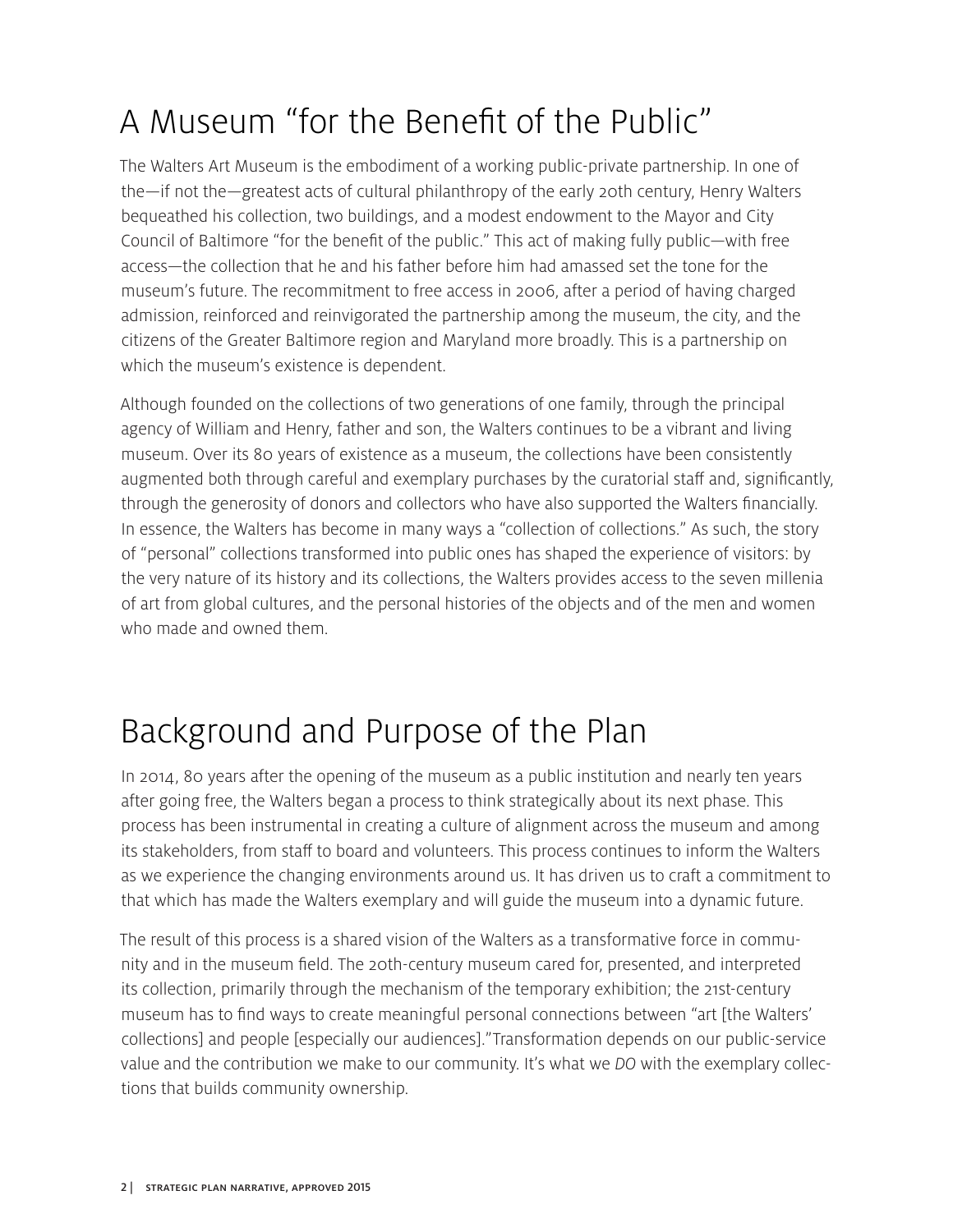The plan recognizes the foundation we must lay for sustainability, at the same time that it drives transformation and innovation in the short, medium, and long term—all without losing focus on our mission, strengths, and core activities. There will be increments and phases, metrics and analysis, and systems of accountability that will drive us to accomplish change and to make progress toward our shared vision. Technology and its uses are critical for advancing and accomplishing these priorities, both internally—changing the way we work—and externally—opening up new ways of engaging with global audiences.

Throughout this document, Year 0 is the current fiscal year (FY 16) because we are already living this plan. Year 1 is FY 17; Year 2 is FY 18, etc. The first four years of work (through FY 19) are relatively well developed. The subsequent years primarily outline capital improvements and measures to improve organizational sustainability, which will require significant fundraising. The specific timing of tactics and work plans for each of those years will be developed on a rolling basis.

### The Planning Process

Strategic formulation at the Walters is an ongoing, iterative, and collaborative strategic thinking process. Early on in this process we redefined the task of developing our institutional capacity to identify and assess opportunities and ideas every day. We believe that 21st-century organizations require plans that are strong but flexible, allowing them to be nimble as circumstances unfold. Our intention has been to transform the way we make decisions, and that has already begun, reflected in the ideas and initiatives in this document.

Along the way, we have focused on creating staff structures that facilitate cross-functional communication and coordination. Furthermore, the strategic planning process itself has been a cross-functional and Board / Staff / Community process. We intentionally crafted as inclusive a process as possible recognizing that the responsibility for strategic thinking was shared by the entire staff, the whole board, the various volunteer groups, and many external stakeholders. Every department and every board committee looked at the evolving ideas and thought about the best way to support new directions. We created work groups that brought people and perspectives together in new ways, beginning the process of redefining teamwork. We talked to community leaders, benchmarked the work of our peers and colleague museums, and read about emerging issues shaping museums and other organizations. We grounded decision making in data about our audience, our market, and our operations. We asked "what if?" and then tested, evaluated, and refined our ideas.

This is a living document. We will use it as a framework for priority setting, decision making, and future planning. It will also guide evaluation, and embedded within each priority will be measures for ongoing assessment, research, and analysis. At least once a year, we will return to the plan to evaluate our progress and use that assessment to develop annual work plans and budgets for Board approval.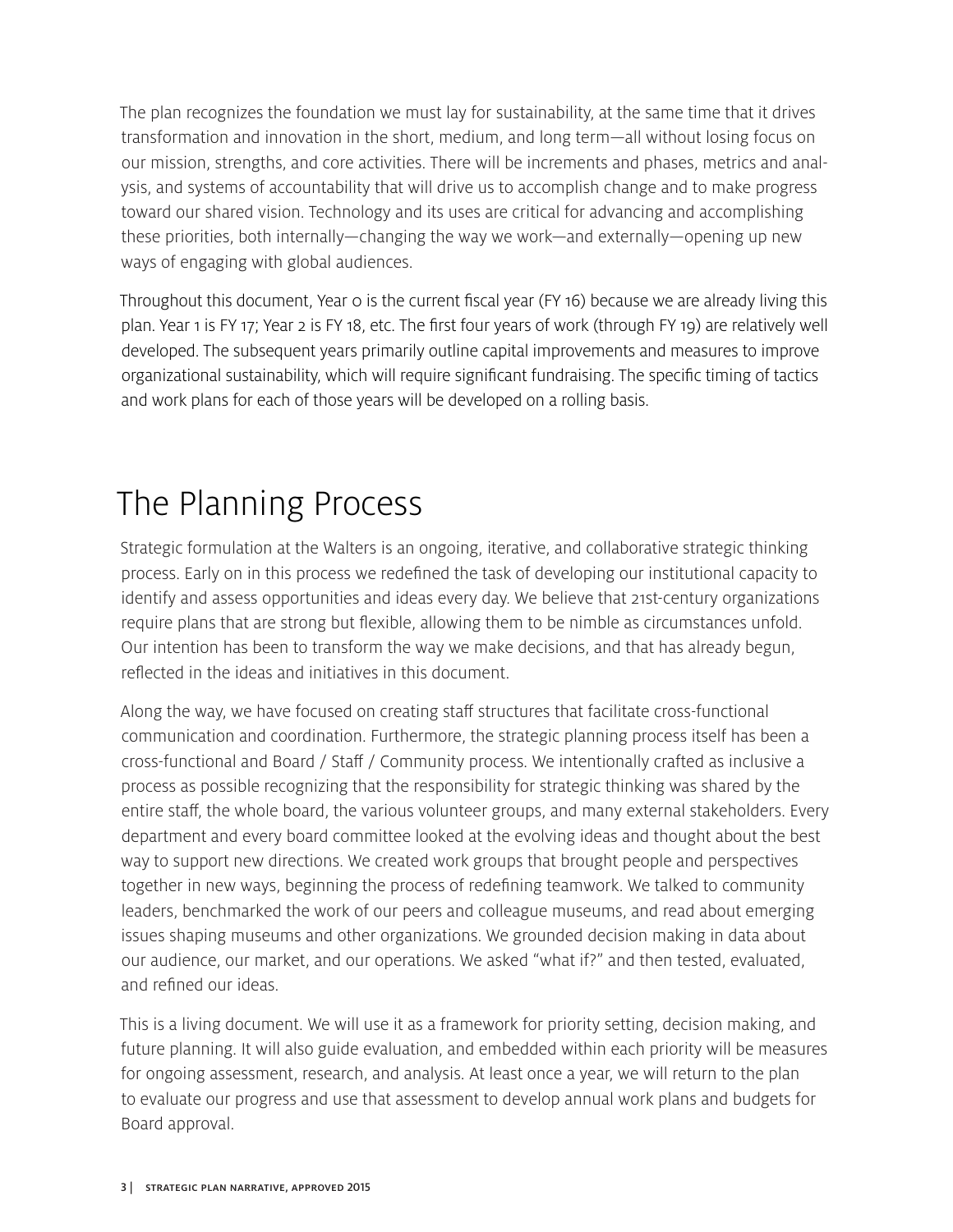### Mission

The Walters Art Museum brings art and people together for enjoyment, discovery, and learning. We create a place where people of every background can be touched by art. *We engage and strengthen our community by collecting, preserving, and interpreting art.*

### Vision Statement

The Walters is a transformative force in our region and inspires people to connect with each other through meaningful experiences with great works of art from across the globe and throughout time.

To achieve this vision, the Walters…

- · Serves the broadest public through free and open access to the collections
- · Continually explores its history and its collections from fresh perspectives
- · Uses its exemplary collections and expertise to engage audiences in conversation, creating new connections to the art and culture of our shared past
- · Promotes and cultivates a culture of generous public and private support, in the spirit of our founders
- · Is innovative in order to effect systemic change
- · Fosters a culture of collaborative leadership
- · Reflects and speaks to our diverse and evolving city, region, and state
- · Contributes to the evolution of the global museum community
- · Secures the museum's future through strong stewardship of its collections, facilities, and financial assets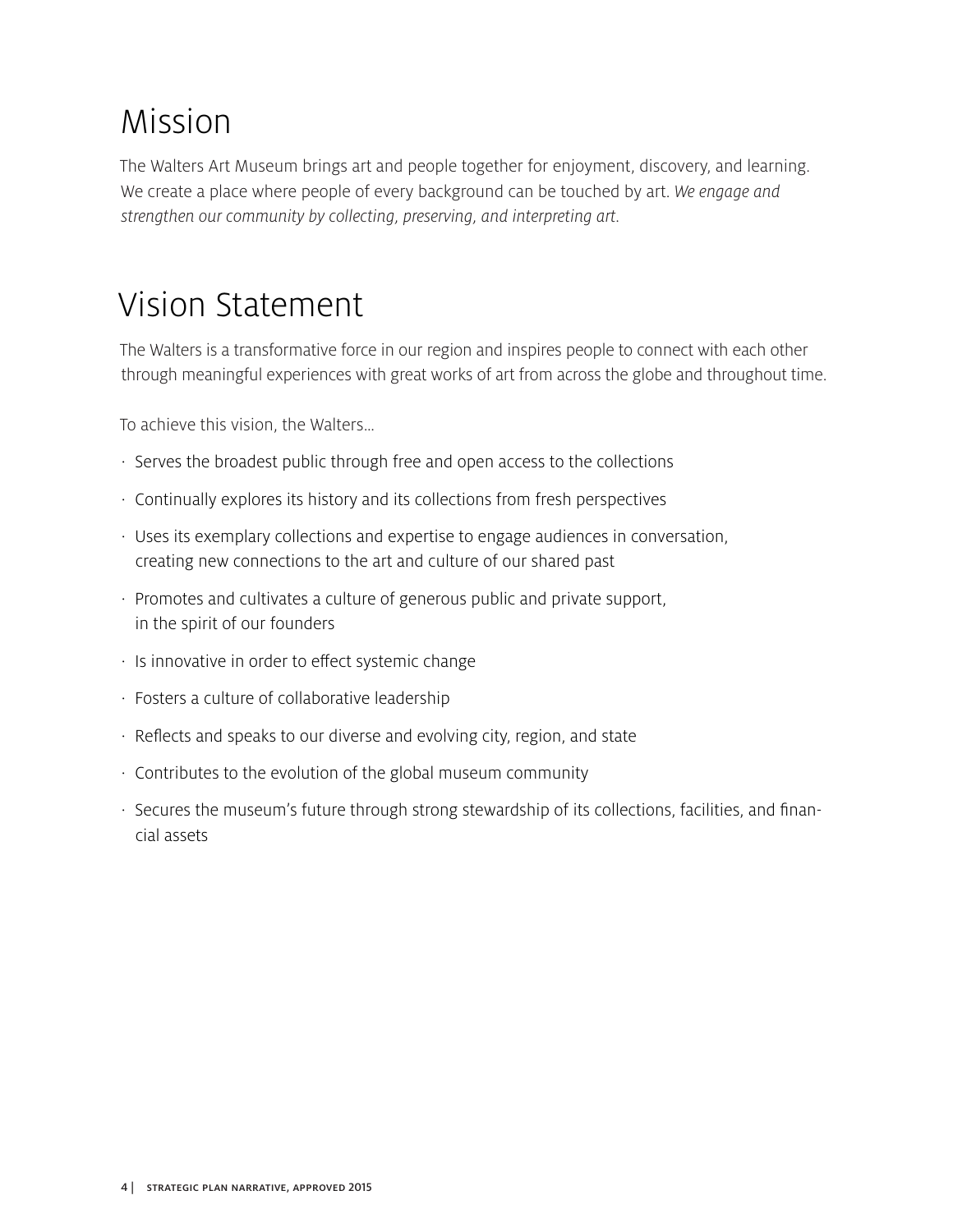### The Plan: Five Strategic Priorities for the Future

This strategic plan sets forth five priorities that honor the Walters' exemplary past and advance a new vision.

#### ACTIVATE THE COLLECTIONS

*To energize audiences and be a leader in the museum field, the Walters leverages its collections and the expertise of its staff to lead the field in preserving, curating, and interpreting its collections and historic buildings.* 

#### ENGAGE THROUGH PERSONAL EXPERIENCES

*To build participation, relationships, and support, the Walters engages audiences with experiences that are welcoming, meaningful, and exciting.*

#### CREATE INNOVATIVE PARTNERSHIPS

*The Walters serves as a cornerstone in our region by engaging in collaborative leadership and by creating and sustaining innovative partnerships.*

#### STRENGTHEN ACCOUNTABILITY AND SUSTAINABILITY

The Walters operates in a sustainable and accountable manner that depends on a broad base of *generous public and private support.*

#### BUILD A DYNAMIC TEAM

*The Walters' team of staff, volunteers, and board members achieves excellence through collaboration, accountability, and diversity.*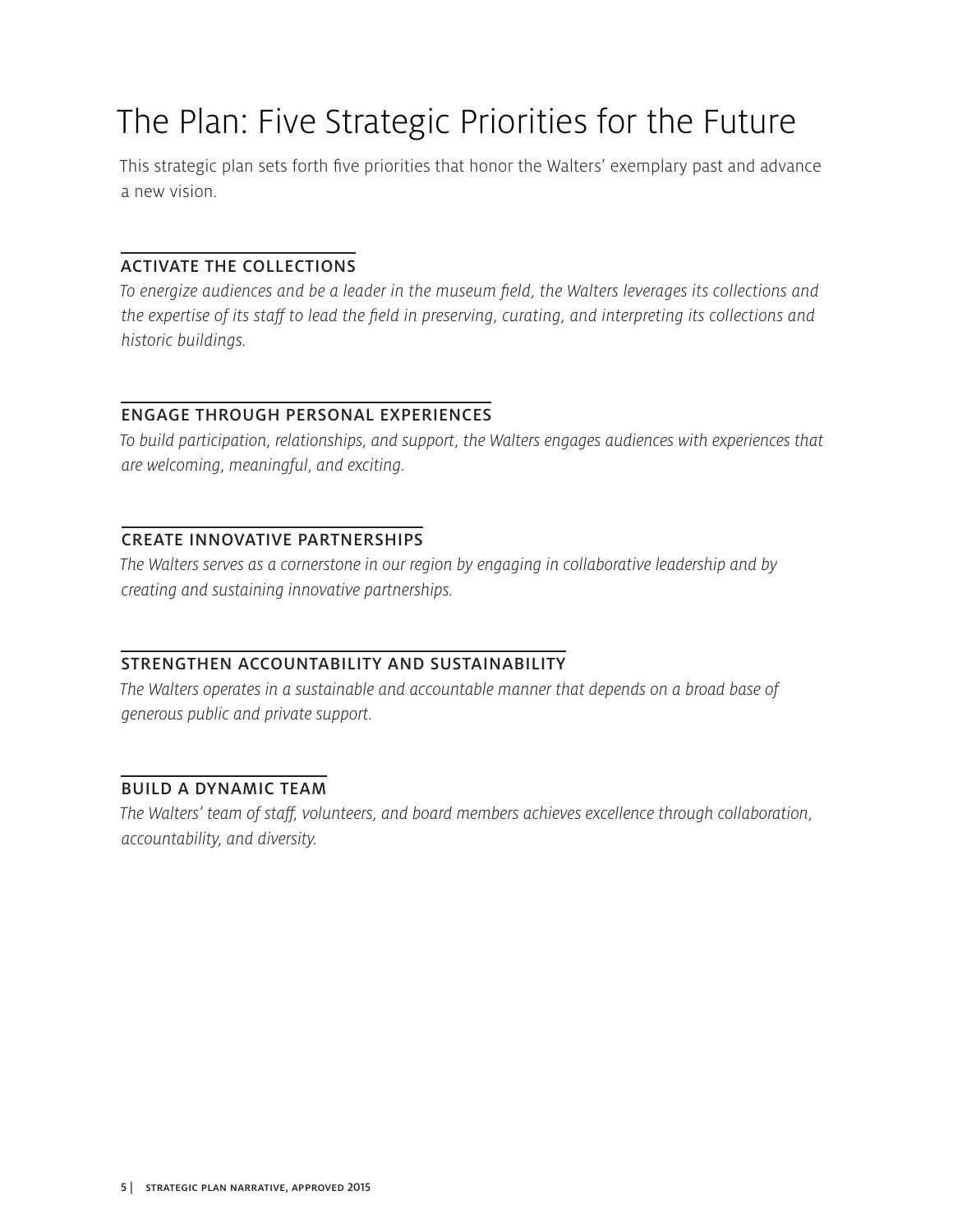# Activate the Collections

*To energize audiences and be a leader in the museum field, the Walters leverages its collections and the expertise of its staff to lead the field in preserving, curating, and interpreting its collections and historic buildings.* 

The Walters has long been renowned world-wide for the quality of the collections that have been carefully assembled over 80 years and for the expertise of its staff. The reopening of the Centre Street Building and the installation of the Chamber of Wonders gave the Walters a reputation for innovation in contextual museum display. Curators, conservators, and educators have continued to lead their respective fields through active research and scholarship. Our audience-focused education programs for families and school children at all grade levels are excellent models for the field. Our staff has provided mentorship to and training for many professionals in the international museum community, an aspect of the Walters' work that has merited national recognition through prestigious national grants and significant endowment support from the Andrew W. Mellon Foundation. The Walters has become known as a place where innovative cross-divisional work has created exemplary temporary exhibitions.

In our next phase, we need to build upon these strengths and broaden their appeal in order to energize our audiences. As we preserve, curate, present, and interpret the collections and our historically significant buildings, the Walters will distinguish itself by facilitating exciting connections between the histories of individual objects, the history of our collections, and the personal interests of audiences.

- · Deepen our understanding of the collections—through a combination of historical and technical research—and share that knowledge more broadly
- · Develop the collections strategically
- · Provide multiple ways for a broad range of audiences—from the first-time museum visitor to the specialized scholar, from our neighbors to a world-wide audience, from visitors in the museum to those we reach virtually—to connect to the collections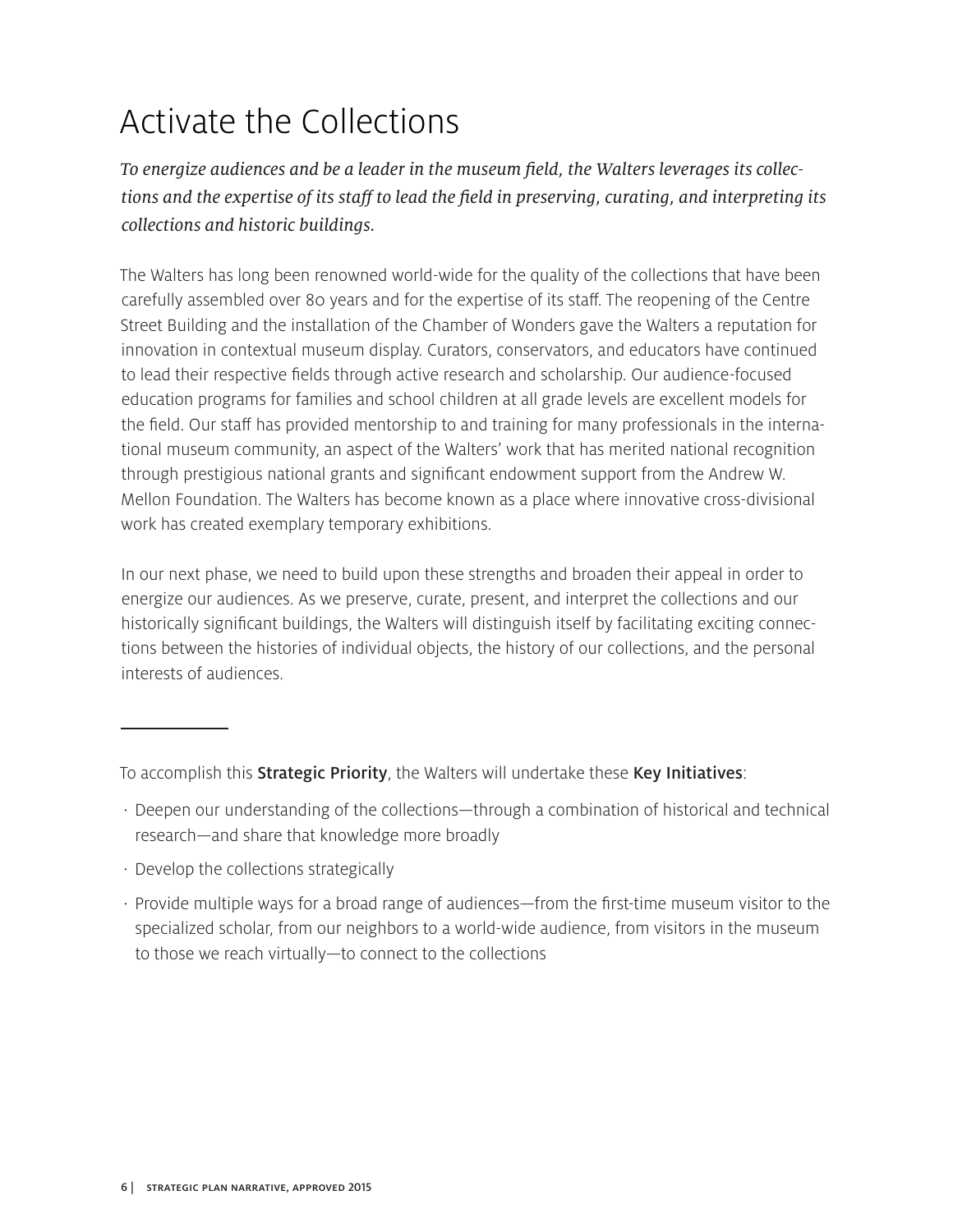# Engage through Personal Experiences

*To build participation, relationships, and support, the Walters engages audiences with experiences that are welcoming, meaningful, and exciting.*

Stories are the keys to connecting 21st-century audiences to objects in the collection, some of which are more than 7,000 years old, and some, made in our own lifetimes. By exploring the stories of the objects and the people who have experienced them over time, we will engage our 21st-century visitors (both onsite and online) with the past, but in a personally meaningful way, so that our contemporary moment enhances understanding of the past and vice versa. In order to further our visitors' personal engagement with the Walters, the museum must create spaces, exhibitions, and programs that are welcoming, comfortable, and accessible. It must provide opportunities for people to engage with others, using art as a starting point to explore new ideas.

- · Deepen shared understanding of our visitors, audience, and donors
- · Create more ways for diverse audiences to experience the museum's collections and buildings
- · Create customized experiences to build relationships and to expand audience involvement, support, and loyalty
- · Promote a clear, compelling institutional identity that appeals to and makes an impact on all of the Walters' target audiences.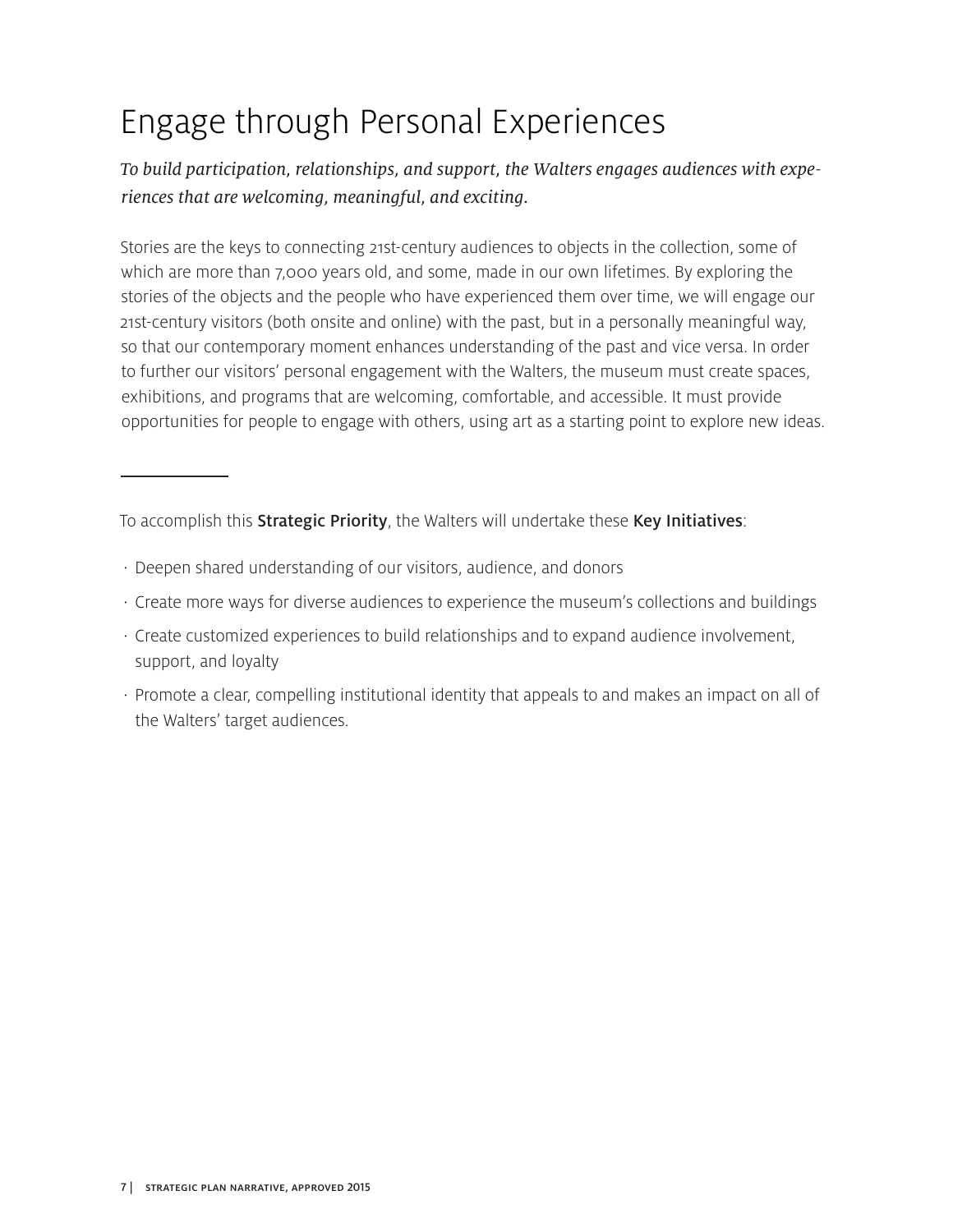# Create Innovative Partnerships

*The Walters serves as a cornerstone in our region by engaging in collaborative leadership and by creating and sustaining innovative partnerships.*

In honor of Henry Walters' wish that the Walters exist "for the benefit of the public," the museum has long played a critical role in the civic and institutional life of Baltimore, the greater Baltimore region, and the state of Maryland. Consequently, throughout its recent history, the museum has been an active partner with educational institutions, such as Johns Hopkins University, and other local arts organizations, such as the Contemporary Museum, primarily through individual projects with directed outcomes. In our next phase, the Walters must develop a focused, consistent, and ongoing approach to relationships with key partners to catalyze change both in our communities and more broadly in our field. These partnerships will be mission- and vision-aligned, mutually beneficial relationships that develop and evolve over 3–5 years.

In the last five years, the museum and academic communities have begun to address critical and pressing issues of diversity in the arts, especially with regard to professional development and training. In focusing on diversity and inclusion as the central criteria in the initial phase of this Strategic Priority, the Walters' sustained partnerships will create a pipeline that provides opportunities for career development and training for those historically underrepresented in the museum field. The museum will consequently both situate itself more firmly in Baltimore—a diverse city that is majority African American—and the region by investing in its citizens and make a contribution to the national arts sector as a whole. In short, through its collaborative, innovative partnerships the Walters' strong commitment to diversity will enhance its relevance and drive its success.

- · Contribute to robust civic dialogue
- · Identify and establish strategic partnerships that contribute to an environment of diversity and inclusion at the Walters
- · Model strategies to diversity the museum workforce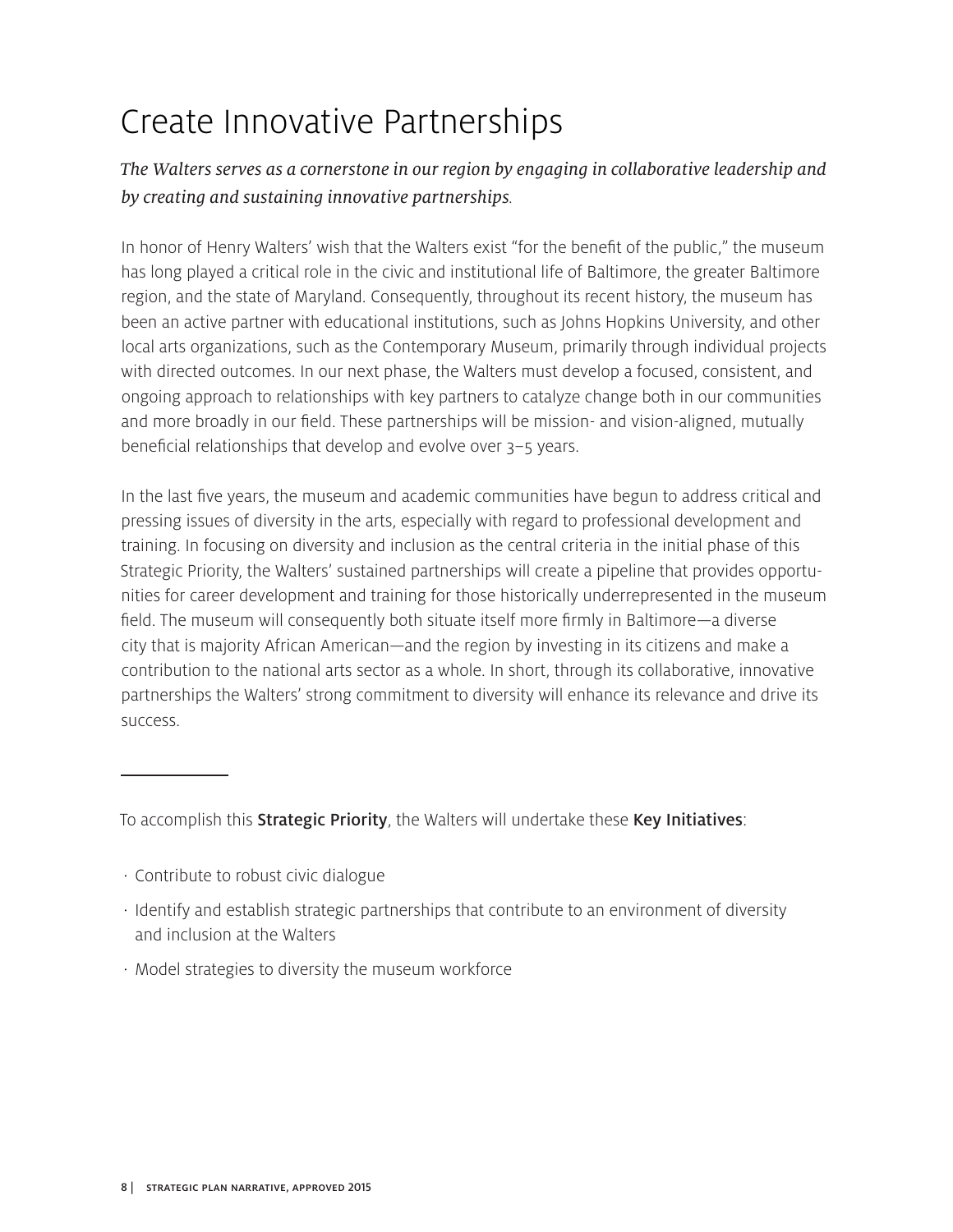# Strengthen Accountability and Sustainability

*The Walters operates in a sustainable and accountable manner that depends on a broad base of generous public and private support.*

The Walters is a complex and multi-faceted organization, with a collection of 33,000 works of art, an endowment of \$129 million (at the time this document was approved), an average annual budget of \$14 million, and a campus that includes five buildings used for museum activities, three rental properties, and a parking lot. Its structure as a quasi-city agency, owned jointly by the City of Baltimore and the Trustees of the Walters Art Museum, requires that exemplary stewardship of the organization and its assets is fundamental to ensuring the gift and legacy of the Walters to the city, region, state, and museum-field more broadly. In order to strengthen its sustainability, the museum must focus not only on financial, mechanical, and environmental infrastructure but also on sustainability in its broadest sense: as it cuts across the assets of the organization—from collections, to investments, to buildings, to people.

Our fundamental business model is grounded in ongoing philanthropy from individuals, foundations, and corporations as well as generous public support. Our commitment to accountability in every aspect of our operations reflects the trust and confidence of our donors.

As evidenced by the successful endowment, capital, and annual giving campaigns over the last five years, the Walters operates thanks to a tripartite system of support from government, endowment, and contributed income. This operational model depends primarily on philanthropy that is rooted not just in the disposition of monetary assets but also in the giving of time and talent of those who are loyally engaged in the achievement of the museum's mission. As the nature of philanthropy changes over time, the Walters must develop and implement ways to broaden the number of those who engage with and become loyal to its mission.

- · Deepen financial resources
- · Maintain a strong commitment to conserving and sharing the collections and historic buildings
- · Conduct fiscally sound and prudent management of all assets through best practices